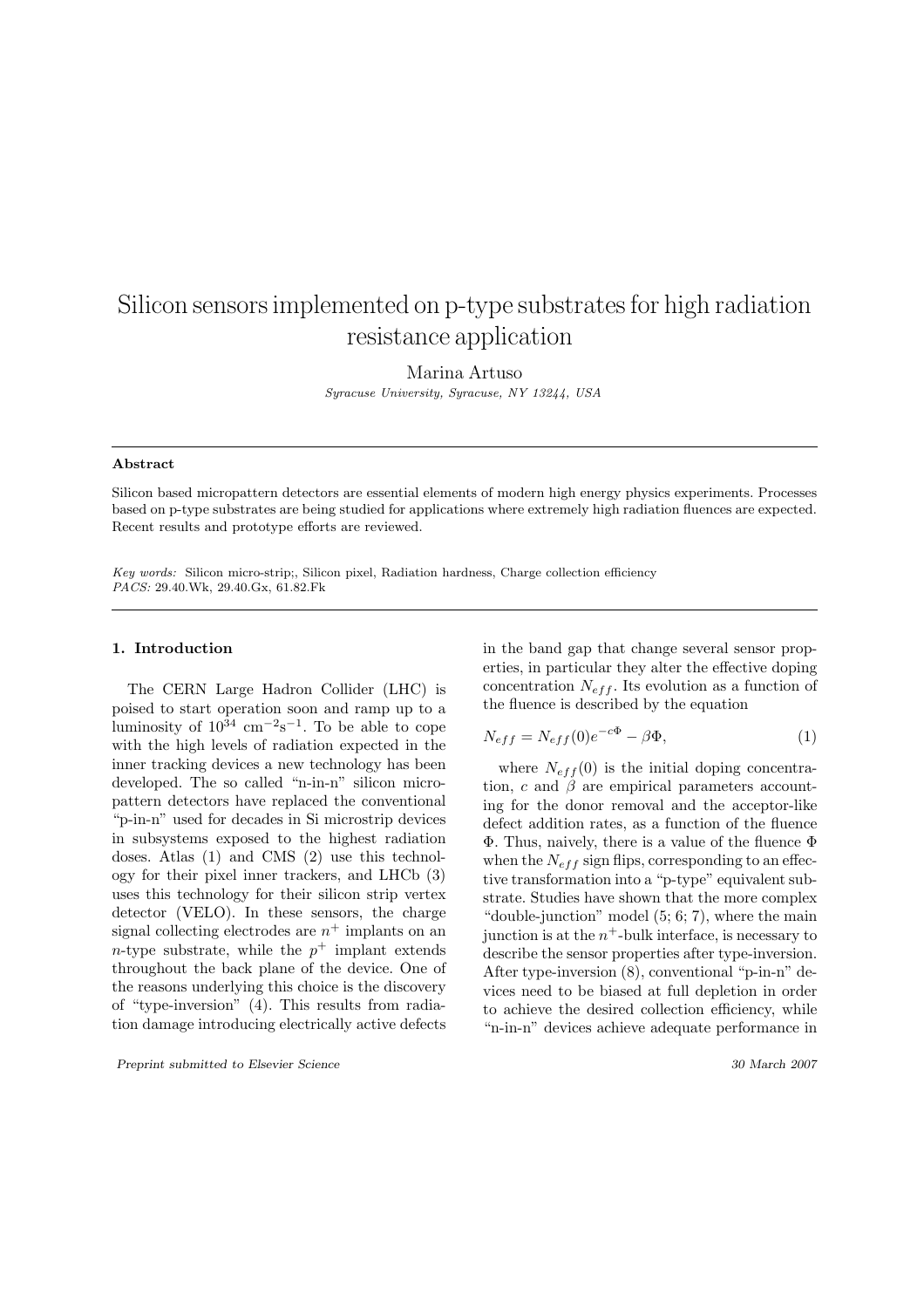partially depleted mode.

An upgrade of LHC (SLHC) is being considered with a target luminosity of the order of 10<sup>35</sup>  $\text{cm}^2\text{s}^{-1}$ , a factor of 10 higher than the LHC design luminosity. The corresponding increased radiation levels inspired a vigorous R&D to pursue both higher radiation hardness, to cope with the maximum levels of radiation expected at inner radii, and cost effectiveness, to enable the production of larger subsystems with increased radiation resistance.

One of the drawbacks of the "n-in-n" technology is the high field at the backplane junction in the early stages of operation of the detectors, prior to radiation damage. Because of this, "n-in-n" detectors are produced with a double-sided technology: implants in the back side include complex guard ring structures that provide a controlled voltage drop from the biasing implant to the edge of the device. Moreover, the high field region near the junction produces the quickest charge collection and thus it is desirable to have it always close to the signal collection electrode. High resistivity, detector grade p-type substrates provide a very promising solution to these limitations, as they can be implemented with single side processing and always have the junction near the collection electrode.

# 2. p-type technology

One of the main technological challenges in the fabrication of "n-in-p" devices is good interelectrode isolation. This is because the positive charge in the  $SiO<sub>2</sub>$  oxide induces an electron accumulation layer at the oxide-Si interface that would electrically connect all the sensing elements if no isolation mechanism were introduced. This is an old problem, addressed for the first time when double-sided Si microstrip devices were introduced (9), but it is still challenging the ingenuity of device designers and foundries. The charge density in the accumulation layer increases with the radiation dose, up to a level known as the "oxide saturation charge." Interstrip isolation must guarantee a high inter-electrode resistance throughout the sensor lifetime, without adversely affecting

the electrical performance of the device. Three approaches commonly used are known as p-stop, pspray, and moderated p-spray. The p-stop method is based on p-type implants surrounding the  $n^+$ collection electrode. "n-in-p" sensors with p-stop interstrip isolation have been shown to feature higher radiation resistance than sensors of equal geometry implemented with "n-in-n" technology (10). However p-stop implants require an additional mask, and they suffer from pre-breakdown micro-discharges that deteriorate the noise performance of the sensors implemented with this interstrip insulation. A commonly used alternative is the "p-spray" technique, where a uniform p-type blanket is implanted throughout the active surface of the device. The  $n^+$  implants have sufficient dose to overcompensate this p-type layer in the regions where charge collection electrodes are planned. Thus the additional mask is no longer needed. In this case it is necessary to ensure that early breakdowns do not occur, and that an acceptable interelectrode insulation is maintained throughout the detector lifetime. Thus a careful tuning of the  $p^+$ implant dose is necessary. A hybrid solution that aims at bridging the advantages of the two methods, the so-called "moderated p-spray," is sometimes used. This solution requires an additional mask, but may ease the conflicting constraints of avoiding early breakdowns and maintaining high interstrip resistance at all radiation levels. The vast majority of the efforts has been concentrated on blanket p-spray, but different p-stop topologies, including field plate modifications (11), and moderated p-spray have been implemented. Note that due to the lower hole mobility, the depletion voltage is three times higher for p-type substrates than n-type substrates of a given resistivity.

The high energy physics community has decades of experience with detector grade n-type substrates, while the p-type option is relatively new. However, several groups are studying this technology. Both the CERN RD50 collaboration (12) and the INFN funded SMART collaboration (13) have devoted considerable resources towards a comprehensive study of the properties of a variety of sensors implemented with this technology. Sensors have been produced at research laboratories such as CNM-IMB (14), or ITC-IRST (15), as well as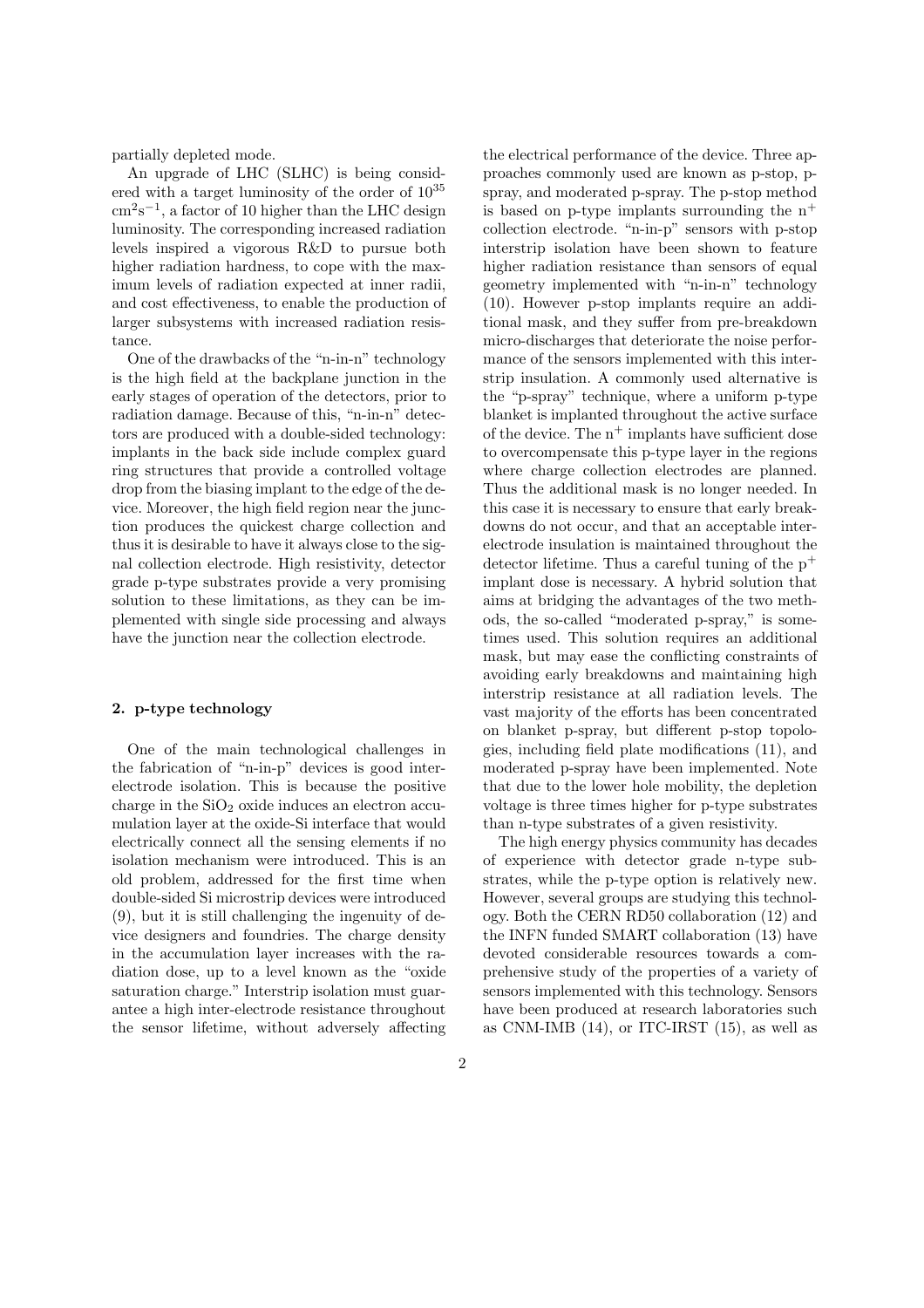at industrial foundries such as Micron (16), and Hamamatsu (17). Thus a thorough understanding of the properties of these devices at different level of radiation is emerging.

### 3. Fabrication Details

Both diffusion oxygenated float zone (DOFZ), and magnetic Czochralski (MCz) Si wafers have been used, with a wide resistivity range and wafer thicknesses typically between 200  $\mu$ m and 300  $\mu$ m  $(11)$ ,  $(12)$ ,  $(13)$ ,  $(18)$ . The availability of detector grade MCz silicon wafers is a relatively new opportunity, and recent studies (19) are very promising, MCz detectors seem to be more radiation tolerant than DOFZ detectors both with n and p type substrate. Comprehensive studies to make more systematic comparisons are under way (13).

Earlier wafers contained a large number of test structures, such as multi-guard ring diodes, MOS capacitors, and gated diodes, and a smaller number of strip or pixel detectors. Now the effort is progressing towards implementation of larger scale devices. For example, the RD50 collaboration has a set of devices being manufactured at Micron on 6 inch wafers that include strip and pixel detectors suitable for LHCb, ATLAS, and CMS upgrades. In addition, full size VELO sensors on high resistivity p-type substrates have been produced, that have been assembled into fully instrumented modules by the University of Liverpool group.

#### 4. Performance before and after irradiation

There is a vast array of studies on the performance before and after irradiation of the detectors implemented on p-type substrates. Some examples illustrating the achievements and challenges in this process will be discussed.

Blanket p-spray isolation with lower implant dose (20) has been shown to fail to provide adequate interstrip resistance at a dose of about 50 MRad, which is the total dose expected in the middle region of the future upgrade of the Atlas detector at SLHC. A KEK group (21) reported

similar findings for lower dose p-spray and p-stop implants. This group is investigating alternative isolation techniques to achieve the optimum interstrip resistance, including the use of field plates over the blocking implant.

Other operational aspects that need to be studied as a function of the radiation dose are the current versus voltage characteristic and the charge collection efficiency. It has been argued effectively (8) that the latter parameter is a much better predictor of the longevity of any given detector technology than the full depletion voltage  $V_{fd}$  extracted from a capacitance versus voltage measurement. While  $V_{fd}$  may be not practically achievable because it would induce thermal runaway in radiation damaged sensors, adequate charge collection efficiency at lower voltages may still be achieved. Figure 1 shows an example of the charge collection efficiency obtained in a 1x1 cm<sup>2</sup> 280  $\mu$ m thick microstrip detector produced by CNM-IMB using masks designed at the University of Liverpool. The charge collection measurement has been performed using a  $^{106}$ Ru source, which has an energy deposition comparable to a minimum ionizing particles. Thus the study provides an absolute charge collection efficiency. As the noise has been shown not to depend upon the irradiation level, the signal to noise ratio scales with the charge signal, and, although it is deteriorating as a function of the radiation dose, is still acceptable at a fluence of  $7 \times 10^{15}$  $p/cm<sup>2</sup>$ , close to the expected fluence to be faced by the innermost tracking layers of ATLAS and CMS after 5 years of operation at SLHC (22).

Other radiation studies have been reported (23; 24; 25). One of the most recent is based on the measurements by a group at IFIC, Valencia, (26) of 4 microstrip detectors manufactured by CNM-IMB and irradiated with neutrons at the TRIGA Mark II reactor in Ljubljana to different fluences ranging from  $10^{14}$  to  $10^{16}$  n/cm<sup>2</sup>. Figure 2 shows the current versus voltage characteristic of irradiated sensors maintained at a temperature of -30◦ C; a non-irradiated sensor is included for reference. Earlier micro-discharges appear at lower irradiation doses. This group investigated the charge collection properties by measuring the charged signal induced by a pulsed infrared laser (1060 nm). At the higher fluences the charge collection efficiency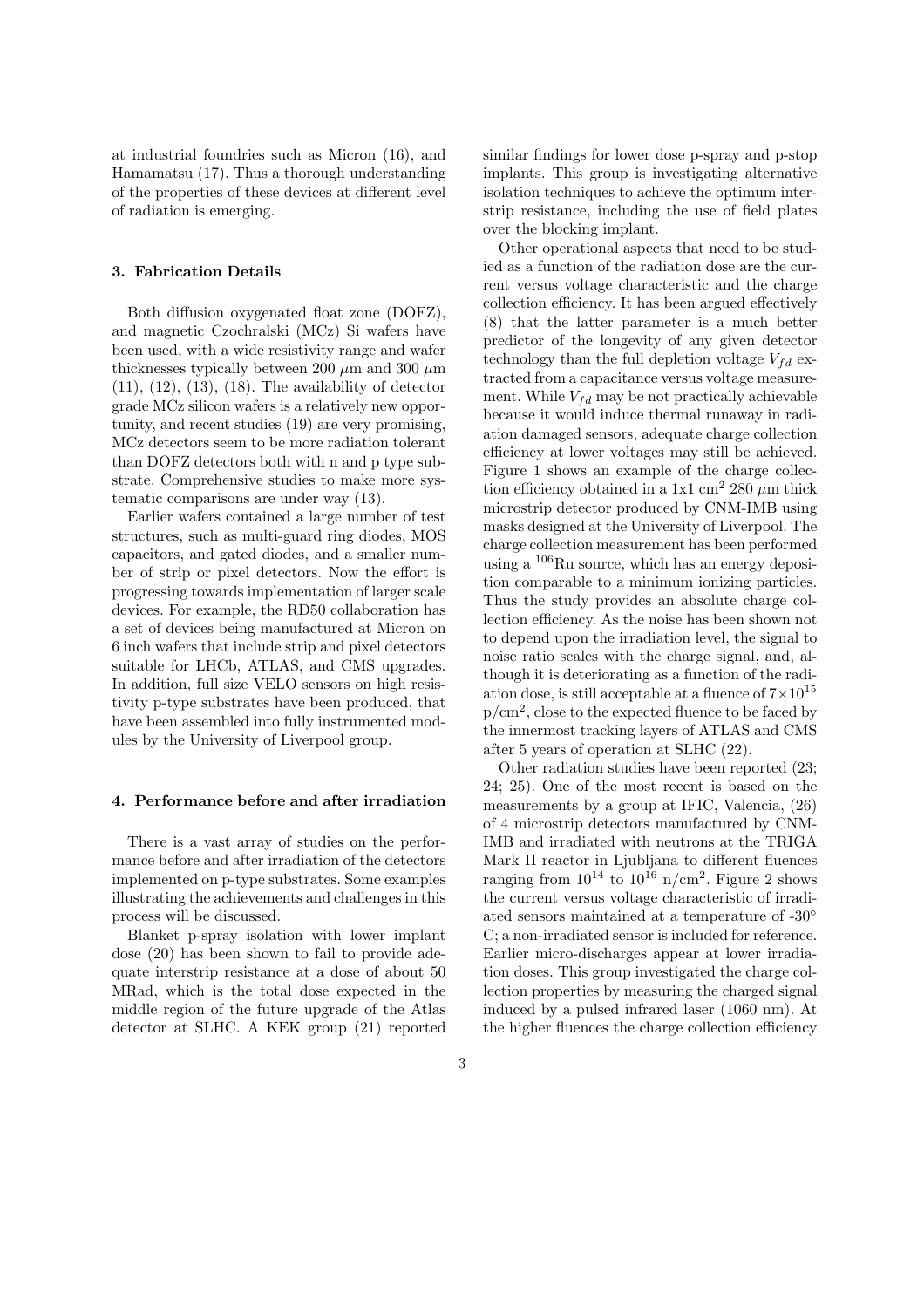

Fig. 1. Charge collection efficiency versus applied voltage, normalized to pre-irradiation value, of "n-in-p" strip detectors (vertical scale is in Ke). The radiation fluences (in p/cm<sup>2</sup> ) are shown on the left box. The detector irradiated at  $3 \times 10^{15}$  p/cm<sup>2</sup> is a standard p-type substrate, while the others are oxygen enriched. The measurements (8) have been performed at a temperature of -20/25◦C.

does not reach the plateau corresponding to full depletion, and microdischarges are observed.



Fig. 2. Current-Voltage characteristics of "n-in-p" microstrip detectors irradiated with neutrons. The measurements (26) have been performed at a temperature of -30 $\rm ^{o}C$ .

Figure 3 shows some interesting results reported in Ref. (24): the measured charge collection efficiency in miniature p-type strip detectors is found to be remarkably stable for very long annealing times. These data seem to contradict the expectations from the reverse annealing mechanism extensively studied in "n-in-n" detectors (27), where the effective doping concentration is shown to increase on a much shorter time scale. However, the earlier studies are largely based on full depletion voltage measurements, and they can be reconciled with these results with more complex modeling of the spatial distribution of the electric field in radiation damaged detectors.



Fig. 3. Changes of the collected minimum ionizing particle signal as a function of time after irradiation for a miniature micro-strip detector irradiated up to  $7.5 \times 10^{15}$ p cm<sup>-2</sup> and biased at different voltages. The detector thickness is 280  $\mu$ m. The top scale corresponds to annealing time at 80 $\mathrm{^{\circ}C}$ and the bottom scale corresponds to the equivalent annealing time at 20◦C (24). The measurements were performed at  $-20\textdegree$ C.

First examples of real scale p-type devices have been made. For example, 6x6 cm<sup>2</sup> silicon strip devices designed with ATLAS strip detector geometry implemented with  $n^+$  strips implanted on different substrates have been constructed and tested (8). The LHCb-VELO group has produced full scale sensors on 300  $\mu$ m thickness high resistivity p-type substrates: the depletion voltage is of the order of 100 V, while breakdown is observed at a voltage exceeding 200 V. A fully instrumented VELO module was tested in the laboratory both at the university of Liverpool and CERN, and was used in a recent beam test of 10 VELO modules.

Another large scale production of large microstrip and pixel modules on 6" wafers is under way at Micron, with masks developed by the RD50 collaboration. The VELO beam test data and laboratory and test beam characterization of the RD50 devices, before and after irradiation, will improve our understanding of the operational and system properties of detectors built with this technology.

# 5. Conclusions

The examples shown in this paper give some snapshots of the vibrant R&D effort to optimize processes based on p-type substrates to implement micropattern detectors. The ongoing research is